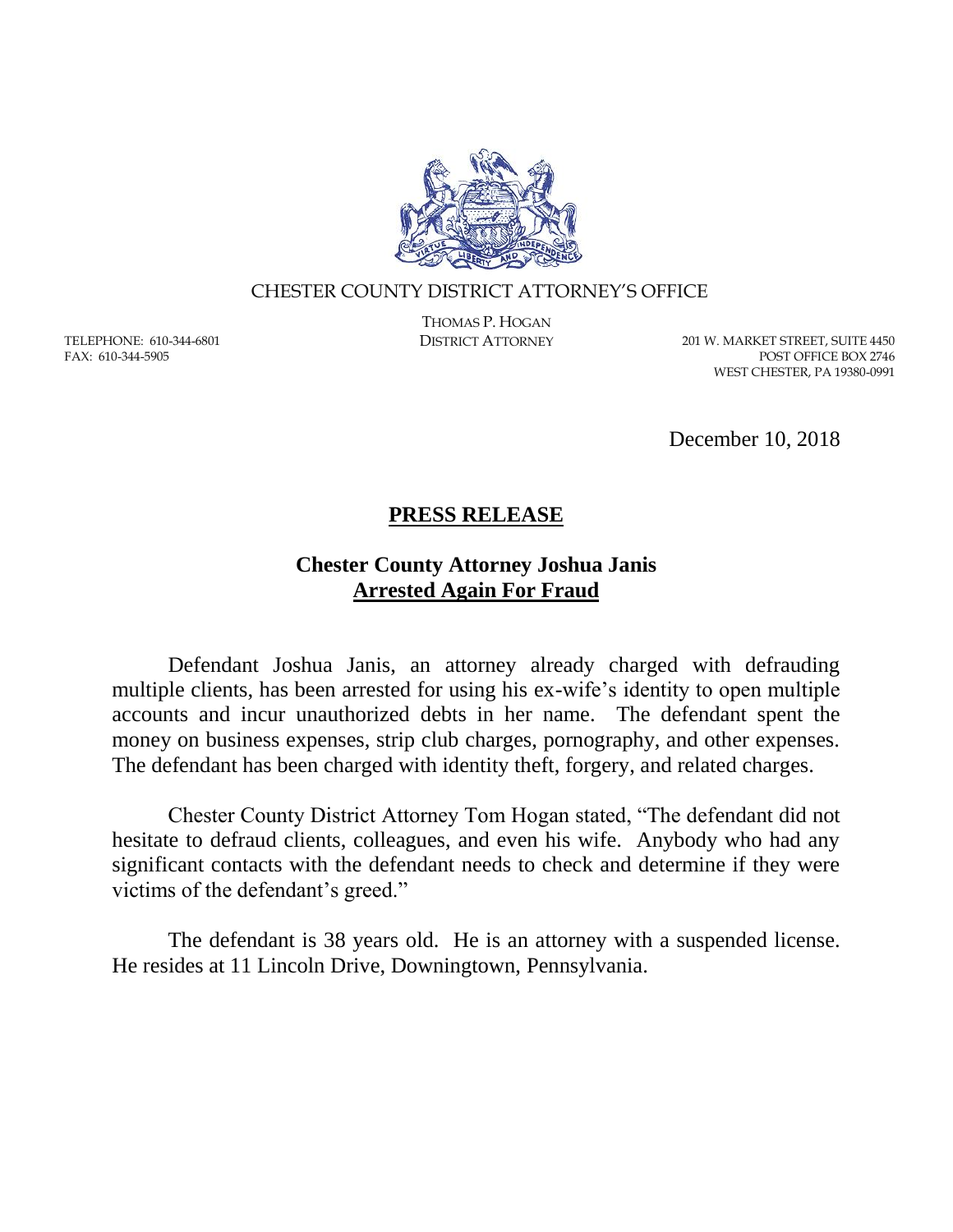The facts alleged in the criminal complaint are as follows: $\frac{1}{1}$ 

The defendant was married to Jennifer Hulnick. The defendant was previously arrested for defrauding multiple clients in his law practice in Chester County, Pennsylvania. After the defendant was charged with those offenses, the defendant and Ms. Hulnick separated and then divorced.

Following the divorce, Ms. Hulnick began to get bills from various accounts that she did not recognize. She then ran her own credit report and realized that the defendant had opened multiple accounts in her name and created large unauthorized expenses. Ms. Hulnick brought the information to the attention of the police, who investigated the scheme.

The police discovered that the defendant had used Ms. Hulnick's identity to set up accounts with the following entities: NetCredit, Capital One, KeyBank, Chase, T-Mobile, Bank of America, Citibank, Comcast, and AT&T.

For each account, the defendant followed a similar pattern. He used Ms. Hulnick's personal information, such as her name and social security number, to set up the account. The defendant then used his own mobile phone number or email address as the main contact for the account, screening Ms. Hulnick away from learning about the account.

The defendant then ran up bills on the various accounts. He used the accounts for business expenses, bills at strip clubs, pornography, and bills related to an extra-marital affair.

For the Bank of America account, the defendant incurred over \$20,000 in unpaid expenses in the victim's name. The other accounts have fraudulent expenses that vary from hundreds of dollars to thousands of dollars. In one loan account in the victim's name, the defendant accepted an annual percentage interest rate of 98.69%.

The defendant has been charged with multiple felony counts of identity theft, forgery, access device fraud, and theft. These charges will be consolidated with the pending charges against the defendant.

 $\overline{a}$ 

 $<sup>1</sup>$  A criminal defendant is presumed innocent until proven guilty in court.</sup>